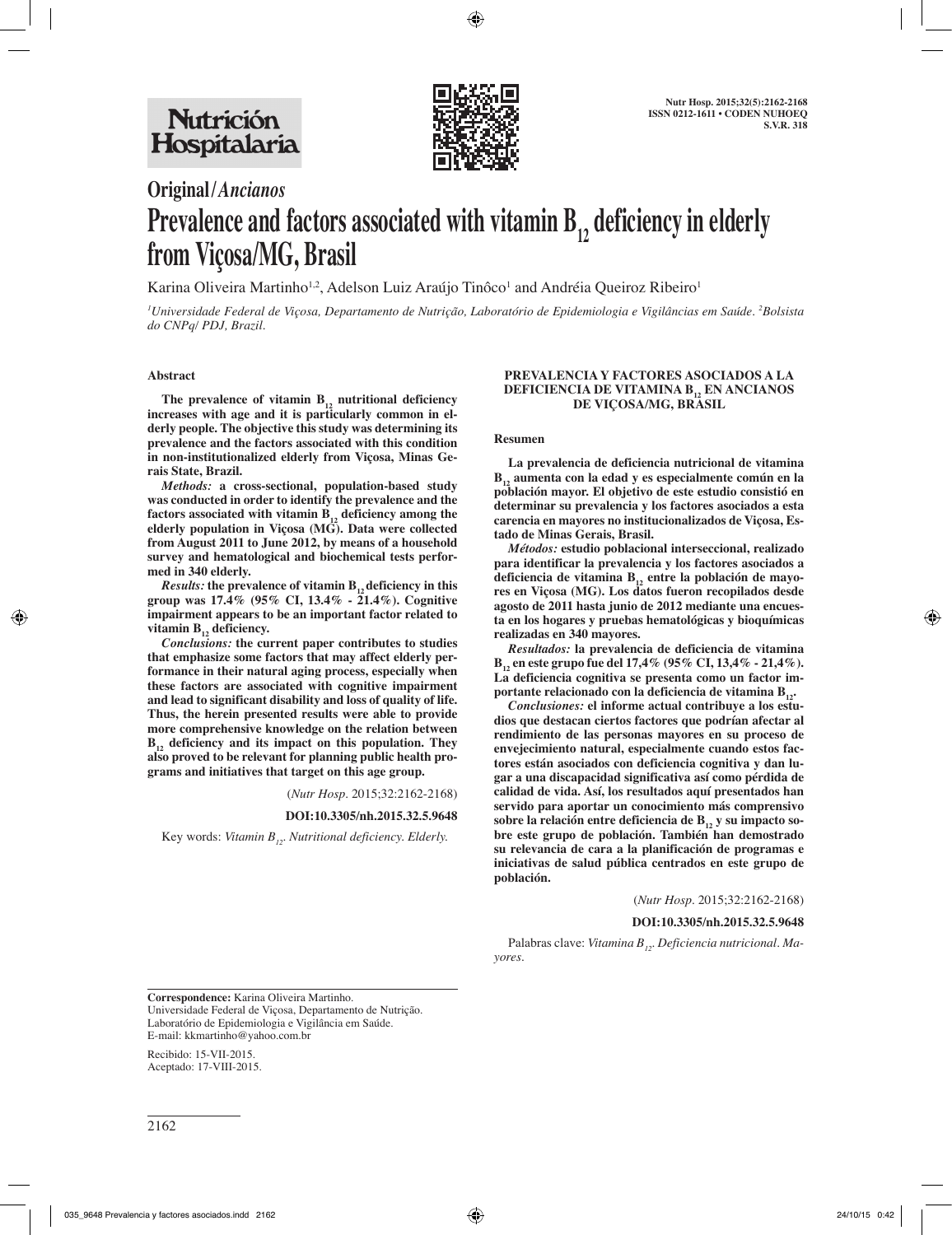## **Introduction**

Vitamin  $B_{12}$  (cobalamin) is essential to the human body and responsible for maintaining neurological functions, red blood cell production and DNA synthesis<sup>1</sup>. The human body does not produce this micronutrient, thus it must be obtained by the regular intake of animal-origin proteins and fortified cereal products<sup>1-3</sup>.

Vitamin  $B_{12}$ , deficit in the elderly population caused by stomach problems and inadequate diet has been studied. In the case of inadequate diet, this deficit results from inadequate health conditions due to the loss of teeth (the decreased ingestion of red meat is the main cause), reduced appetite and tolerance to milk and its derivatives<sup>2,4</sup>. Therefore, the low levels of vitamin  $B_{12}$ found in the elderly population may be associated with gastric atrophy and the production of low intrinsic factors. These two items are responsible for the poor absorption of this micronutrient and it results in vitamin  $B_{12}$  deficiency. Once associated with the evolution of some comorbidities - anemia, neuropathies and cognitive impairments –, vitamin  $B_{12}$  deficiency represents a major public health problem<sup>2,3,5-7</sup>.

Literature reports that approximately 10% of the non-institutionalized elderly population has vitamin  $B_{12}$  deficiency. This prevalence increases with age and reaches  $20\%$  in octogenarians<sup>2,8-10</sup>. However, the actual prevalence is difficult to measure: studies use different cutoff points to analyze this vitamin deficiency at plasma levels. There are also variations in laboratory test methods used to measure it<sup>1,11,12</sup>.

Studies on the prevalence of vitamin  $B_{12}$  deficiency are scarce in Brazil. Xavier *et al.* (2010) found prevalence of vitamin  $B_{12}$  deficiency in 11% adult and elderly individuals. Their study compared different methods used to detect this deficiency and showed lower vitamin  $B_{12}$  levels among the elderly. This result was obtained by measuring the methylmalonic acid (MMA). This measurement is considered to be a new alternative, since the serum dosage of vitamin  $B_{12}$  still has some restrictions due to sensitivity problems13. Almeida *et al.* (2012) conducted a clinical study on cognitive aging and evaluated mild cognitive impairment and serum levels of vitamin  $B_{12}$  and folic acid<sup>14</sup>. These authors observed that the investigated levels were lower in elderly people with mild cognitive impairment, in comparison to those with Alzheimer's disease. The Brazilian studies on the elderly population are focused on mental or neurological disorders such as dementia, Alzheimer's, Parkinson's and psychiatric disorders, which are common diseases in old age<sup>15-18</sup>. In addition, there are still scarce studies on this topic, especially population-based studies regarding the community elders.

Thus, the current study tackles the epidemiology of vitamin  $B_{12}$  nutritional deficiency, by determining its prevalence and the factors associated with this condition in non-institutionalized elderly from Viçosa County, Minas Gerais State, Brazil.

## **Materials and Methods**

The current study is part of the project named "Capacidade funcional e autonomia de idosos com Síndrome Metabólica na Estratégia Saúde da Família de Viçosa-MG" (Functional capacity and autonomy of elderly people with Metabolic Syndrome enrolled in the Family Health Strategy Program of Viçosa-MG). It is a cross-sectional study conducted in all Family Health Strategy (ESF - Estratégia Saúde da Família) units in Viçosa / MG, from August 2011 to June 2012. The sample consisted of individuals aged 60 years old or older, from both genders, assisted in the County's ESFs, including its urban and rural areas.

The sample size calculation considered 95% confidence level,  $65\%$  MS prevalence<sup>11</sup> and  $5\%$  tolerated error. Thus, the sample comprised 331 elderly, to which 20% was added to cover possible losses, so the sample totaled 398 elderly. The final sample consisted of 402 elderly. The present study interviewed 402 elderly, and 340 (56.12%) agreed to undergo biochemical tests. Thus, 340 elderly were effectively studied. The sample size calculation was performed using Epi-Info 3.5.1 software.

Data collection was performed in all the ESFs, during two meetings. At the first meeting, the elderly were informed about the research goals and signed the Informed Consent Form. Subsequently, a questionnaire was applied to collect the elderly's socioeconomic and demographic features (date of birth, gender, marital status, education). The participants' socioeconomic classification was performed by applying the questionnaire of the Brazilian Association of Research Companies<sup>29</sup>. Then, anthropometric assessment was carried out.

Data were collected using a semi-structured questionnaire with mostly closed and pre-coded questions. The questionnaire was directly applied to the elderly. However, if they presented some difficulty, the respondent close to them could help. Approximately 25.7% of the elderly were assisted in some section of the questionnaire, and the assistance was mostly provided by family members (95%).

The biochemical tests consisted of complete blood counts, 15 mL blood sample was collected from each individual by a technician from the Clinical Analysis Laboratory of the Health Division at the Federal University of Viçosa. All the studied participants were instructed to fast for 12 hours before the blood collection<sup>20</sup>.

Vitamin B<sub>12</sub> levels were measured by the DXi *immunoenzymatic analyzer*, from Beckman Coulter, using electrophoresis.

According to the World Health Organization (1968), vitamin  $B_{12}$  measurement may be interpreted according to the following concentrations: deficiency (levels below 80 pg/mL), suggesting deficiency (between 80 and 140 pg/mL) indefinite diagnosis (between 140 and 200 pg/mL) and normal (from 200 to 960 pg/mL)<sup>21</sup>.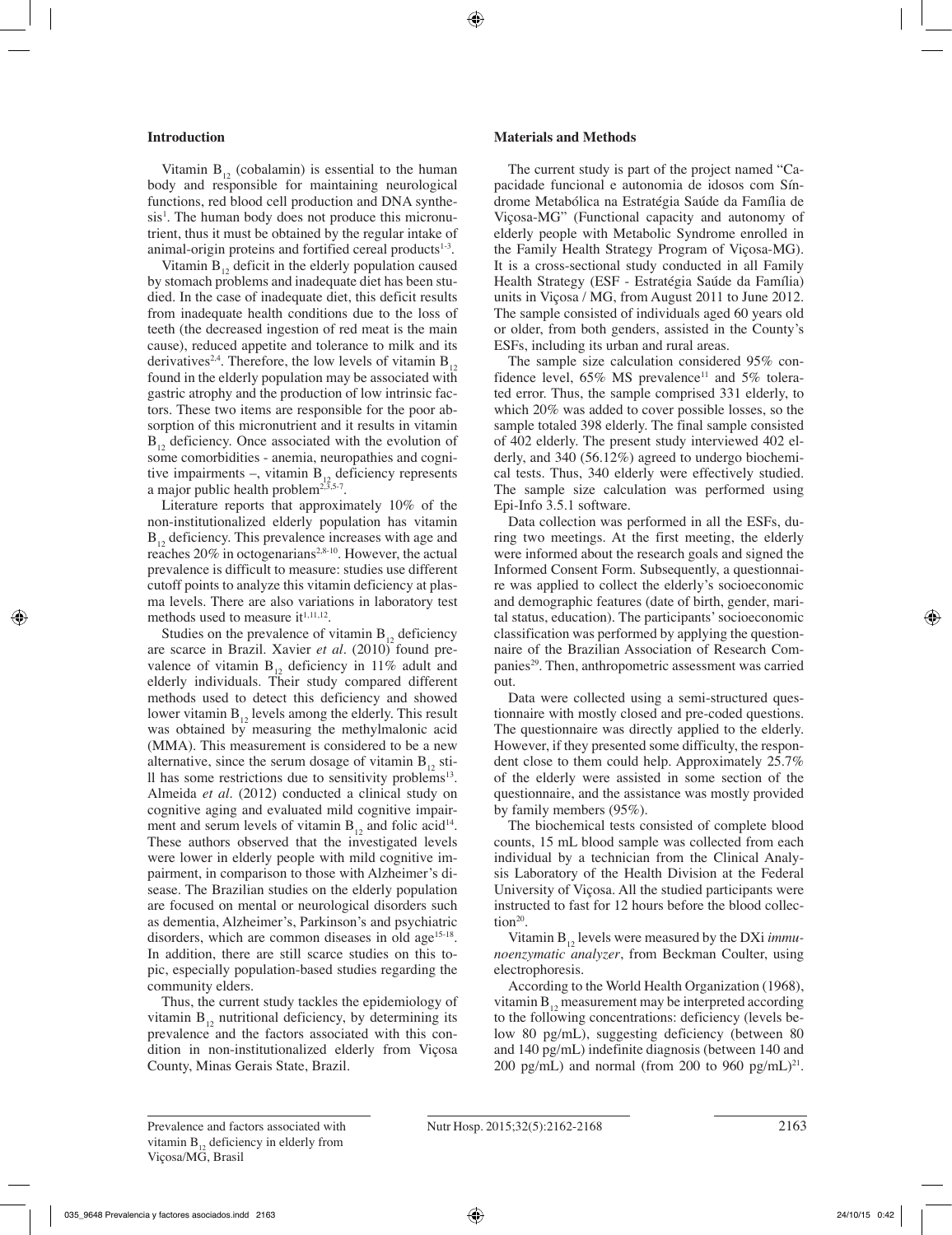According to this criterion, vitamin  $B_{12}$  deficiency was the analyzed dependent variable, and it was defined as plasma levels below 140 pmol/ $L^{21}$ .

The herein analyzed independent variables were:

- a) Sociodemographic features: gender (female, male), age (60-69, 70-79 and 80 years old and over), education level (five years or more, up to four years and never studied).
- b)Indicators of health conditions and use of health services: history of depression, cardiovascular diseases; cognitive impairment, anemia, number of self-reported diseases (up to four diseases and five or more diseases), functional capacity (adequate and inadequate), nutritional status (normal weight, underweight and overweight), changes in food intake in the last three months (without reduction and with reduction) and hemoglobin (g/ dL) and folic acid (ng/mL) levels.

Cognitive impairment was assessed through Mini-Mental State Examination (MMSE), which is composed of questions grouped into seven categories. Each one of them evaluated the deficit of specific cognitive functions: time orientation, local orientation, record of three words, attention and calculation, remembering three words, language and visual constructive capacity. MMSE score could range from a minimum of 0 to a total of 30 points<sup>22</sup>. Elderly with scores equal to or lower than 13 were classified as "carriers of some cognitive impairment" and those with scores higher than 13 were classified as "without cognitive impairment"<sup>22,23</sup>.

Anemia was evaluated by measuring plasma hemoglobin levels lower than 12 g/dL for women and 13 g/dL for men in the age group over 60 years old<sup>21</sup>.

Nutritional status was calculated using body mass index (BMI), dividing the weight in kilograms by the height in squared meters (kg  $/m<sup>2</sup>$ ). Thus, the herein adopted cutoff points to assess the nutritional status were suggested by Lipschitz<sup>24,25</sup>: low weight  $(22\text{kg}/)$ m<sup>2</sup>), normal weight (22-27kg/m<sup>2</sup>) and overweight  $( > 27 \text{kg/m}^2).$ 

 The functional capacity assessment was based on reports from individuals in a range of 12 types of activities among those of daily living (ADLs) and instrumental activities of daily living (IADLs). The herein included ADLs were: bathing, dressing, eating alone, toileting, walking from one room to another in the house and getting out of bed towards the chair. The instrumental activities of daily living (IADLs) were: preparing or cooking food, using the phone, leaving the house and taking a bus, taking medication, handling money, shopping, cleaning the house, washing and ironing26.

Twelve (12) functional activities from the report were analyzed and divided into categories: 1) without difficulty; 2) with little difficulty; 3) with great difficulty; 4) unable; 5) does not apply. Subsequently, these categories were summed. As for the statistical analysis, the functional capacity variable was dichotomized into appropriate and inadequate<sup>25</sup>. Thus, individuals who reported some difficulty in performing six or more activities (categories 2 and 3), or individuals who reported they had difficulty in performing at least three out of 12 activities (category 4) were considered to have inadequate functional capacity<sup>26</sup>.

The EpiInfo software version 6.04 was used to data storage and the Stata software version 9.0 was used to analyze them. The normal distribution of quantitative variables was assessed using Kolmogorov-Smirnov test. Descriptive analysis of the variables was presented by measuring the adequate central and variability tendencies as well as the frequency distribution.

The association among categorical independent variables and the presence of vitamin  $B_{12}$  deficiency were estimated by bivariate analysis using Pearson's chi-square test  $(\chi^2)$ . The significance level adopted in all comparisons was  $\alpha = 5\%$ .

As for the regression analysis, Poisson regression with robust variance was used in order to obtain estimates of prevalence ratios of vitamin  $B_{12}$  deficiency and the respective confidence intervals of 95% (CI 95%).

Bivariate analyses were performed among the dependent and independent variables, and the prevalence ratio (PR) was obtained through Poisson regression as association measure. The multivariate analysis incorporated the variables associated with the outcome from the bivariate analysis, with  $p < 0.25$ , and those with significant association at the level of  $p < 0.05$ were kept in the final model.

The current study was approved by the Ethics Committee on Human Research of the Federal University of Viçosa (N. 039/2011).

## **Results**

The proportion of men and women was equivalent among the 345 elderly included in the current study, in which women accounted for 49.9%. The mean age was 69.55 years old  $(SD=7.51$  years) with predominance of the age group from 60 to 69 years old (57.31%).

This sample showed mean level of vitamin  $B_{12}$  of 242.43 pg/mL  $(SD=109.13)$ , corresponding to the normal range for individuals from both genders according to WHO  $(1968)^{21}$ . The minimum value was 49 pg/mL and the maximum value was 726 pg/mL. The current study found 15.7% suggestive prevalence of vitamin  $B_{12}$  deficiency and 21.27% indeterminate diagnosis.

The total prevalence of vitamin  $B_{12}$  deficiency was 17.4% (95% CI 13.4% - 21.4%). According to table I, there was significant difference in the prevalence of vitamin  $B_{12}$  deficiency regarding education and income, and it was higher in those with no education.

The mean hemoglobin serum level among those with  $B_{12}$  deficiency was 13.71 g/dL (SD=1.35 g/dL)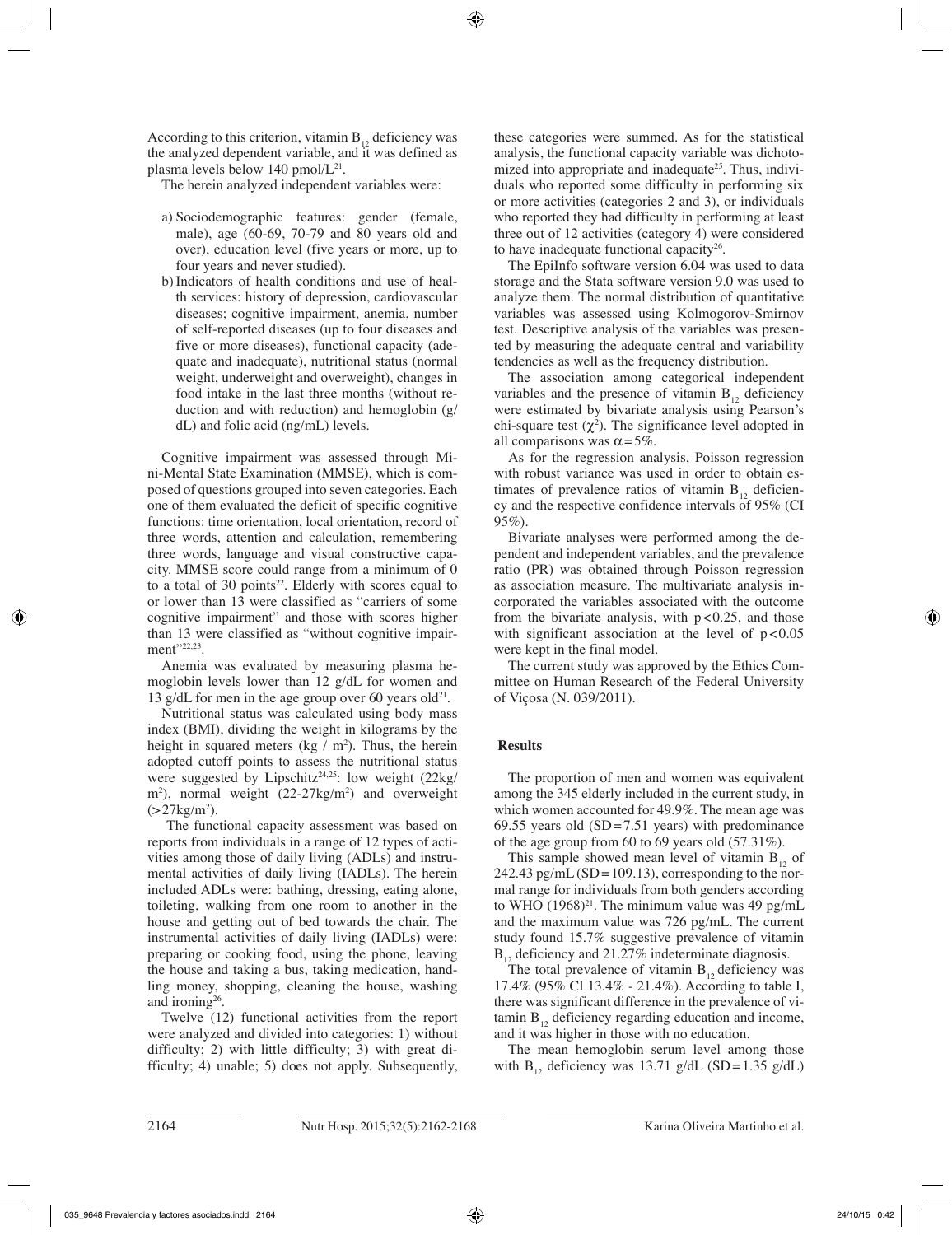| Prevalence and prevalence ratio (PR) of vitamin $B_{12}$ , deficiency, according to sociodemographic variables, in elderly<br>individuals from Viçosa, Minas Gerais, 2012 |                  |                    |                     |      |  |  |
|---------------------------------------------------------------------------------------------------------------------------------------------------------------------------|------------------|--------------------|---------------------|------|--|--|
| Variables                                                                                                                                                                 | $\boldsymbol{N}$ | Prevalence $(\% )$ | $RP (IC_{95\%})$    | p    |  |  |
| <b>Sex</b>                                                                                                                                                                |                  |                    |                     |      |  |  |
| Female                                                                                                                                                                    | 171              | 15.8               |                     |      |  |  |
| Man                                                                                                                                                                       | 174              | 19.0               | $1.20(0.72 - 1.99)$ | 0.48 |  |  |
| Age                                                                                                                                                                       |                  |                    |                     |      |  |  |
| $60-70$ years                                                                                                                                                             | 197              | 13.7               |                     |      |  |  |
| 70-80 years                                                                                                                                                               | 109              | 21.1               | $1.54(0.88 - 2.68)$ | 0.13 |  |  |
| $> 80$ years                                                                                                                                                              | 39               | 25.6               | $1.87(0.90 - 3.86)$ | 0.09 |  |  |
| Education                                                                                                                                                                 |                  |                    |                     |      |  |  |
| $>$ 5 years                                                                                                                                                               | 42               | 33.3               |                     |      |  |  |

1-4 years 221 18.1 2.47 (1.05 – 5.83) **0.03** illiterate 82 82 7.3 4.55 (1.75 – 11.85) **<0.01** 

**Table I**

in comparison to the mean of 13.78 g/dL  $(SD=1.30$ g/dL) found among those without deficiency. These differences were not statistically significant  $(p=0.7)$ . Regarding the folic acid, the means were significantly different ( $p=0.04$ ), and elderly with vitamin  $B_{12}$  deficiency showed the average of 68.34 ng/mL, whereas those with no deficiency showed 83.00 ng/mL.

The herein studied comorbidities showed statistically significant association between cognitive impairment and vitamin  $B_{12}$  deficiency among the elderly. Among those who self-reported up to four diseases, there was higher prevalence of vitamin  $B_{12}$  deficiency; however, this result did not show statistically significant difference, as it can be seen in table II.

Among the elderly with inadequate functional capacity, 14.7% showed vitamin  $B_{12}$  deficiency. However, the association between inadequate functional capacity and vitamin  $B_{12}$  deficiency was not statistically significant, and there were no significant differences in the prevalence of vitamin  $B_{12}$  deficiency according to the elderly nutritional status and food intake (Table II).

The multivariate analysis found that elderly individuals with cognitive impairment showed prevalence of vitamin  $B_{12}$  deficiency 1.84 times higher (95% CI 1.10 - 3.07) than those without such comorbidity. This was the only factor independently associated with vitamin  $B_{12}$  deficiency.

## **Discussion**

The current study found mean serum level of vitamin B<sub>12</sub> of 242.43 pg/mL and 17.4% (95% CI, 13.4%) -21.4%) in the elderly showing deficiency of this vitamin. The results showed to be higher than those found by Framingham, who found 12% vitamin  $B_{12}$  deficiency in the elderly<sup>21</sup>. Lower vitamin  $B_{12}$  deficiency prevalence  $(4.5\%, 5.0\%$  and  $6.0\%)$  was also found in population studies conducted by MacFarlane *et al.* (2011) in the Canadian Health Measures Survey, and in those by Andrés *et al.* (2008) and Clarke *et al.* (2003), respectively28,29,3. Xavier *et al.* (2010) found high prevalence of vitamin  $B_{12}$  deficiency in elderly people (11%). They compared different methods used to detect this deficiency among adult and elderly individuals and found lower vitamin  $B_{12}$  levels within the second group<sup>13</sup>. Despite their results, population studies related to aging and vitamin  $B_{12}$  deficiency are still conflicting, since the literature lists several definitions about the herein presented deficiency, which may range from 2 to 20%, depending on the definition used in the study<sup>5,11 29</sup>. Despite these issues, the prevalence observed among Viçosa elderly emphasizes the importance of actions to prevent this deficiency within this age group, in order to delay or minimize its consequences.

According to the bivariate analysis, the educational level was an important factor in vitamin  $B_{12}$  deficiency. It was observed that the low education level was associated with the higher prevalence of this micronutrient deficiency. Ferreira *et al.* (2011) and Castro-Costa *et al.* (2011) conducted population studies on the elderly's socio-demographic features and associated low education with cognitive impairment and with the presence of functional incapacity in performing the activities of daily living<sup>30,31</sup>.

The cognitive impairment showed to be a factor independently associated with vitamin  $B_{12}$  deficiency among the studied elderly. Different studies show that low concentrations of this vitamin are related to cognitive decline, due to neurological degeneration and the presence of spinal cord demyelination and damage to the cerebral white matter<sup>33</sup>. Cross-sectional studies conducted by Balk *et al.* (2006) and Vogel *et al.*, (2009) showed positive associations between low vitamin  $B_{12}$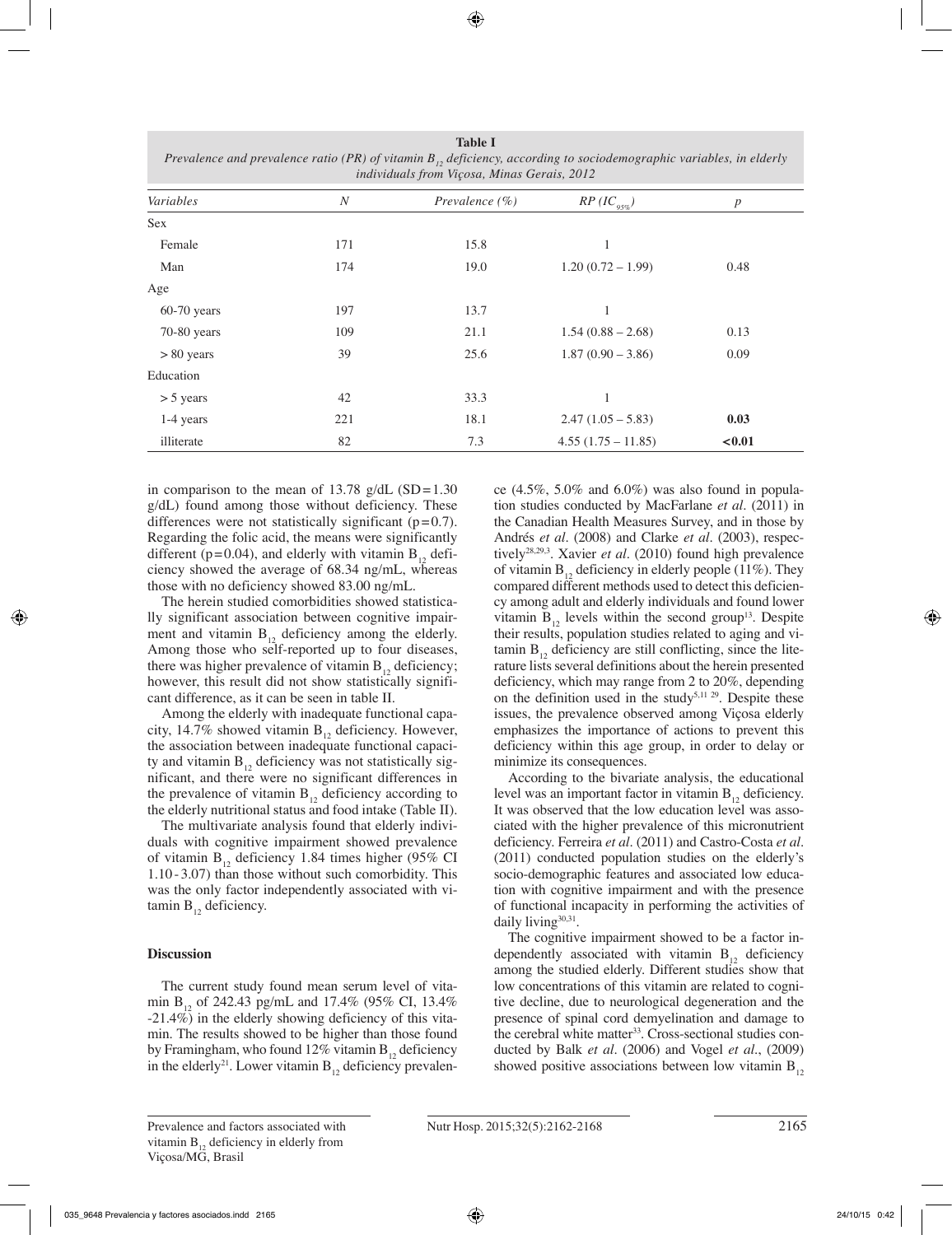| Variables                         | $\boldsymbol{N}$ | Prevalence $(\% )$ | $PR (IC_{95\%})$    | $\cal P$ |
|-----------------------------------|------------------|--------------------|---------------------|----------|
| History of depresion              |                  |                    |                     |          |
| $\rm No$                          | 280              | 17.5               | $\mathbf{1}$        |          |
| Yes                               | 65               | 16.9               | $0.97(0.72 - 1.86)$ | 0.48     |
| History of cardiovascular disease |                  |                    |                     |          |
| N <sub>0</sub>                    | 303              | 17.2               | $\mathbf{1}$        |          |
| Yes                               | 142              | 19.0               | $1.54(0.88 - 2.68)$ | 0.13     |
| Cognitive impairment              |                  |                    | $1.87(0.90 - 3.86)$ | 0.09     |
| No                                | 230              | 13.9               | $\mathbf{1}$        |          |
| Yes                               | 107              | 25.2               | $1.81(1.09 - 2.34)$ | 0.02     |
| Anemia                            |                  |                    |                     |          |
| No                                | 305              | 16.7               | $\mathbf{1}$        |          |
| Yes                               | 40               | 22.5               | $1.34(0.66 - 2.73)$ | 0.41     |
| Number of disease                 |                  |                    |                     |          |
| $0 - 4$                           | 214              | 19.6               | $\mathbf{1}$        |          |
| >5<br>Functional capacity         | 131              | 13.7               | $0.70(0.40 - 1.22)$ | 0.34     |
| Adequate                          | 290              | 17.9               | $\mathbf{1}$        |          |
| Inadequate                        | 54               | 14.7               | $0.83(0.39 - 1.74)$ | 0.61     |
| Nutritional status                |                  |                    |                     |          |
| Normal                            | 33               | 30.3               | $\mathbf{1}$        |          |
| Under weight                      | 136              | 16.9               | $1.79(0.85 - 3.76)$ |          |
| Over weight                       | 143              | 15.4               | $0.91(0.51-1.63)$   | 0.75     |
| Food intake                       |                  |                    |                     |          |
| Without reduction                 | 314              | 16.9               | $\mathbf{1}$        |          |
| With reduction                    | 31               | 22.6               | $1.34(0.75 - 2.85)$ | 0.47     |

**Table II** *Prevalence and prevalence ratio (PR) of vitamin B<sub>12</sub> deficiency, according to variables such as health and nutrition status in elderly individuals from Viçosa, Minas Gerais, 2012*

levels and lower scores on cognitive tests performed by elderly individulas<sup>31-34</sup>. This profile is consistent to that observed in the current study. On the other hand, the cohort study conducted by Clarke *et al.* (2007) found no association between cognitive decline (checked by MMSE scores) and decreased vitamin  $B_{12}$  levels. These authors found high concentrations of homocysteine, which was linked to slow cognition decrease<sup>32</sup>.

The present study found significant association between folic acid levels and vitamin  $B_{12}$  deficiency. There is consensus among studies that lower folic acid levels are correlated with the worst cognitive performances, especially regarding memory and psychomotor speed<sup>14</sup>. There are also studies that report significant association between reduced vitamin  $B_{12}$  levels and cognitive impairment combined with low folic acid concentrations8,14. Thus, the biochemical and health results found in these studies suggest that the reduced levels of folic acid and vitamin  $B_{12}$  amplify the negative effect on the elderly cognitive performance. However, it is important to consider that methodological differences between the current study and the available literature (such as sample size, source population and the use of different diagnostic criteria), may limit the comparisons<sup>11,29</sup>.

The mechanisms by which the decrease in folic acid is associated with cognitive changes need to be further elucidated. One possible explanation is the evidence that there is an inverse relation between folic acid and homocysteine levels<sup>14,34</sup>. The folate in the biochemical chain is responsible for promoting methionine amino acid regeneration from homocysteine. Thus, patients with low folic acid levels may show elevated homocysteine levels, which, in turn, is neurotoxic and may lead to cognitive and degenerative changes<sup>35</sup>.

The current study found no link between vitamin  $B_{12}$ deficiency and the occurrence of anemia. The same re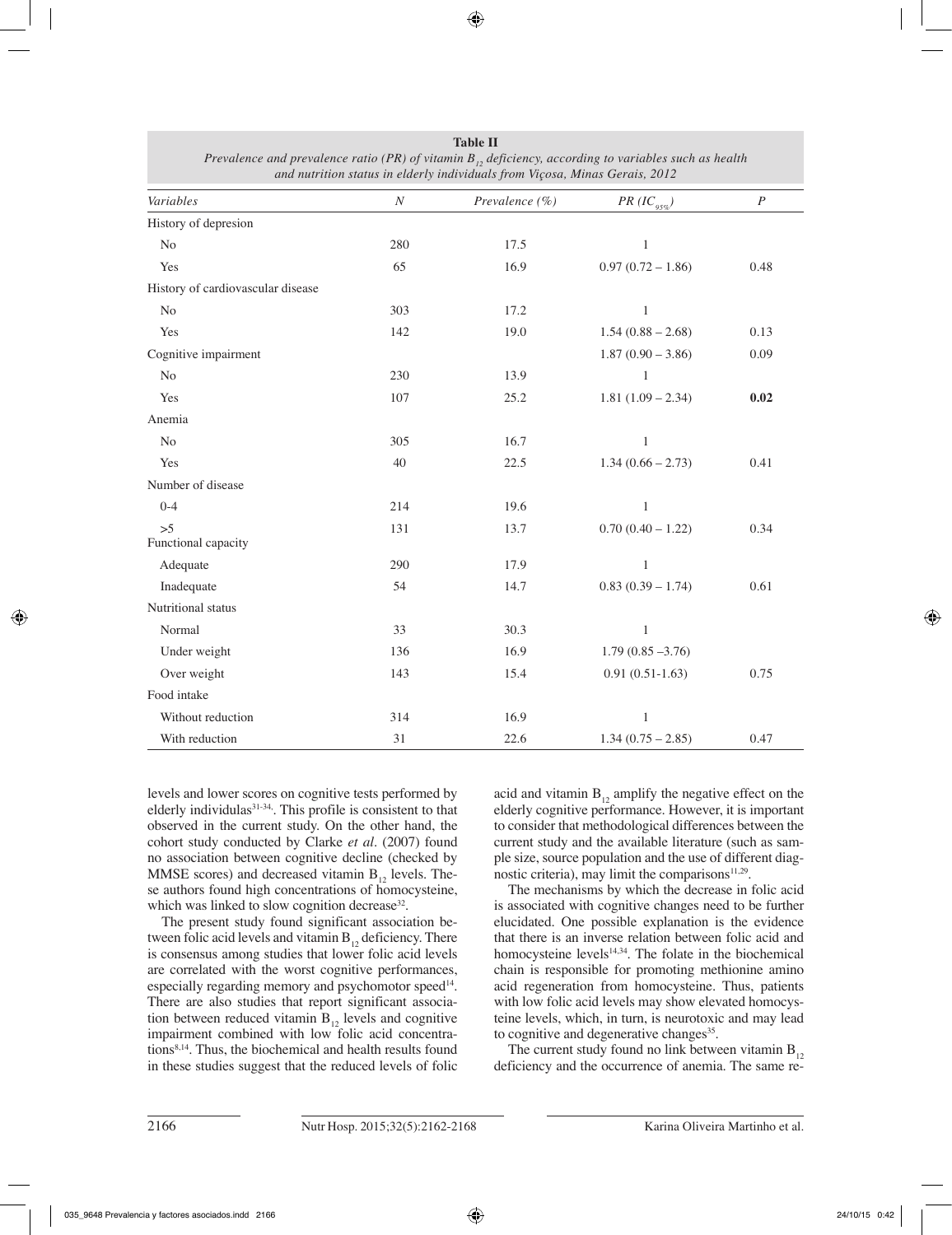sult was obtained in the Leiden 85-Plus study conducted by den Elzen *et al.* (2008), who made adjustments using confounding variables without changing the results $33$ . This study goes against the literature, which reports information on the isolated measurement of vitamin  $B_{12}$ . This data is not sufficient to result in the elderly anemic condition. Studies, such as that conducted by den Elzen *et al.* (2008), also refer to different tests and cutoff points to measure vitamin  $B_{12}$  and hemoglobin concentrations using biochemical information, such as homocysteine and folic acid concentrations, to complement the studied associations<sup>33</sup>. Despite the associations, it was observed that anemia did not remain independently associated with vitamin  $B_{12}$  deficiency in this study. It may partly due to the small sample size, which was insufficient to demonstrate this relation and also due to the multideficient and multifactorial character of anemia.

Vitamin  $B_{12}$  deficiency may also be related to the elderly's diet. Pernicious anemia, which results from vitamin  $B_{12}$  deficiency, often affects this population<sup>12</sup>. However, this is a limitation of the current study, since the results were significantly different among the elderly with and without food reduction. It is believed that this analysis may get different results by checking the elderly's type of diet and the occurrence of vitamin supplementation. In addition, the literature states that vitamin  $B_{12}$  deficiency can be effectively reversed at low costs, when there is supplementation of this micronutrient in the early onset of symptoms such as fatigue and mental disorders<sup>2</sup>. The OPEN (2011) study suggests that this supplementation should be done in the elderly population even in the absence of established clinical symptoms<sup>30</sup>.

The current study showed other limitations that should be pointed out. Homocysteine levels were not investigated. The researches were consistent regarding the relation between high levels of this amino acid and the occurrence of brain injury and psychiatric disorders<sup>35</sup>. Since it is a cross-sectional study, it was not possible to establish the cause and effect relationship between vitamin  $B_{12}$ , deficiency and cognitive impairment. Despite these aspects, it is believed that the current paper contributes to studies that emphasize some factors that may interfere in the elderly performance during the natural aging process, especially when they are associated with cognitive impairment. It, in turn, may lead to significant disability and to the loss of elderly's quality of life. Therefore, the herein presented results could provide a comprehensive knowledge about the relation between vitamin  $B_{12}$ , deficiency and its impact on this population.

## **Conclusion**

The mean level of vitamin  $B_{12}$  found in the current study was 242.43 pg/mL. It was found 17.4% prevalence of vitamin  $B_{12}$  deficiency in the studied group. This result was higher than that found in other investigated population studies. Cognitive impairment was an

important vitamin  $B_{12}$  deficiency-related variable and it elucidated the association between vitamin  $B_{12}$  levels and health condition indicators among the elderly. This fact reinforces the need for actions to ensure the maintenance of an adequate nutritional status among the elderly, under the perspective of a healthy aging.

## **References**

- 1. Langan RC, Zawistoski KJ. Update on vitamin B12 deficiency. *American Family Physician* 2011; 83(12):1425-30.
- 2. Sánchez H, Albala C, Lera L. Comparison of two modes of vitamin B12 supplementation on neuroconduction and cognitive function among older people living in Santiago, Chile: a cluster randomized controlled trial. A study protocol [ISRCTN 02694183]. *Nutricional Journal* 2011; 10:1-9.
- 3. Clarke R, Refsum H, Birks J. Screening for vitamin B12 and folate deficiency in older persons. *Am Jour Clin Nutrition* 2003; 77:1241-47.
- 4. Thomson CA, Stanaway JD, Neuhouser ML, Snetselaar LG, Stefanick ML, Arendell L, Chen Z. Nutrient intake and anemia risk iin the Women's Health Iniciative Observational Study. *Jour of Ame Diet Assoc* 2011; 111(4):532-41.
- 5. Andres E, Loukili NH, Noel E, Kaltenbach G. Vitamin B12 (cobalamin) deficiency in elderly patients. *CMAJ* 2004; 171(3):251-59.
- 6. WHO/Tufts. Keep fit for life: meeting the nutricional needs o folder persons. Geneva: World Health Organization; 2002.
- Smith AD, Kim YI, Refsum H. Is folic acid good for everyone? *Am Jour Clin Nutrition* 2008; 87:517-33.
- 8. Hin H, Clarke R, Sherliker P. Clinical relevance of low sérum vitamin B12 concentrations in older people: the Banbury B12 study. *Age and Aging* 2006; 35:416-22.
- 9. Clarke R, Grimley EJ, Refsum H. Vitamin B12 and folate deficiency in older people. *Age Ageing* 2004; 33:34-41.
- 10. Finch S, Doyle W, Lowe C. National Diet and Nutrition Survey. People Aged 65 and Over. Volume 1. Reporto f the Diet and Nutricional Survey, SO, London, 1998.Johnson MA, Hausman DB, Davey A, Poon LW, Allen RH, Stabler SP. Vitamin B12 deficiency in african american and White octogenarians and centenarians in Georgia. *Jour Nutri Health Aging*  2010; 14(5):339-45.
- 11. Johnson MA, Hausman DB, Davey A, Poon LW, Allen RH, Stabler SP. Vitamin B12 deficiency in african american and White octogenarians and centenarians in Georgia. *Jour Nutri Health Aging* 2010; 14(5):339-45
- 12. Lippi G, Franchini M, Salvagno GL, Montagnana M, Targher G, Guidi GC. Determinants of anaemia in the very elderly: a major contribution from impaired renal function? *Blood Trasnfusion* 2010; 8:44-48.
- 13. Xavier JM, Costa FF, Annichino-Bizzacchi JM, Saad STO. High frequency of vitamin B12 deficiency in a Brazilian population. *Public Health Nutrition* 2010; 13(4):1191-97.
- 14. Almeida CC, Brentani HP, Forlenzo OV, Diniz BS. Redução dos níveis séricos de ácido fólico em pacientes com doença de Alzheimer. *Rev Psiq Clin* 2012.;39 (3): 90-93.
- 15. Caramelli P, Barbosa T, Sacurai E, Santos EL, Beato RG, Machado JCB, Guimarães HC, Teixeira AL. The Pietà Study: epidemiological investigation on successful brain aging in Caeté (MG), Brazil. *Arq Neuropsiquiatr* 2011;69(4):579-84.
- 16. Scazufca M, Menezes PR, Araya R; São Paulo Ageing & Health Study. Risk factors across the life course and dementia in a Brazilian population: results from the São Paulo Ageing & Health Study (SPAH). *Int J Epidemiol* 2008; 37:879-890.
- 17. Bottino CM, Azevedo D Jr., Tatsch M. Estimate of dementia prevalence in a community sample from São Paulo, Brazil. *Dement Geriatr Cogn Disord* 2008; 26:291-299.
- 18. Barcelos-Ferreira R, Pinto JA Jr., Nakano EY, Steffens DC, Litvoc J, Bottino CM. Clinically significant depressive symptoms